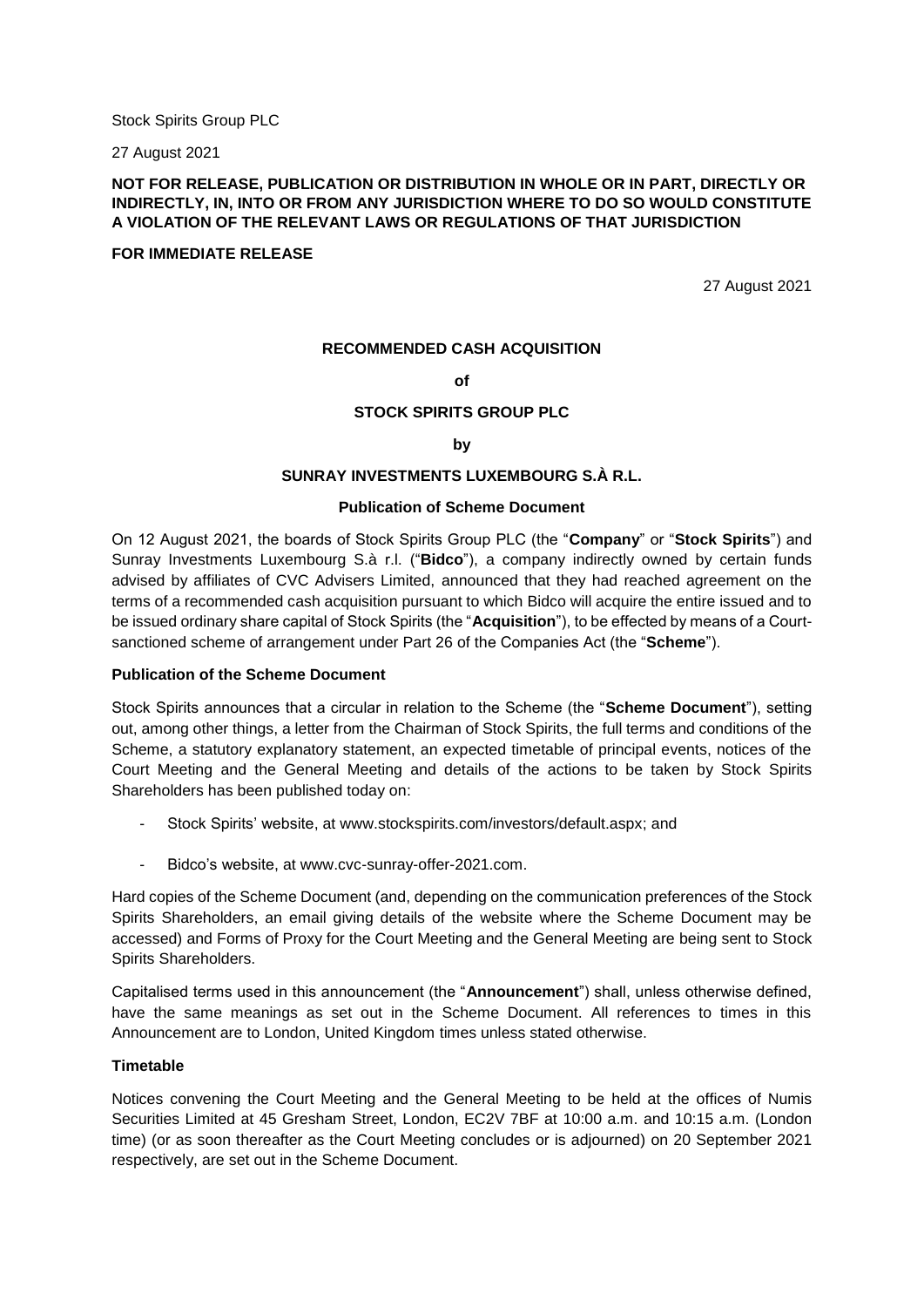The Scheme Document also contains an expected timetable of principal events in relation to the Scheme, which is also set out in the Appendix to this Announcement. The Scheme remains conditional on the approval of the requisite majority of eligible Scheme Shareholders at the Court Meeting, the requisite majority of eligible Stock Spirits Shareholders at the General Meeting and the satisfaction or (if capable of waiver) waiver of the other Conditions set out in the Scheme Document, including the sanction of the Court.

The Scheme is expected to become effective between early December 2021 to early January 2022. Stock Spirits will make further announcements through a Regulatory Information Service, with such announcements also being made available on Stock Spirits' website at www.stockspirits.com/investors/default.aspx in relation to the expected timetable as appropriate in respect of the antitrust approval(s) upon which the Acquisition is conditional.

# **Action required**

As noted above, notices convening the Court Meeting and the General Meeting to be held at the offices of Numis Securities Limited at 45 Gresham Street, London, EC2V 7BF at 10:00 a.m. and 10:15 a.m. (London time) (or as soon thereafter as the Court Meeting concludes or is adjourned) on 20 September 2021 respectively, are set out in the Scheme Document. Whilst COVID-19 restrictions have been lifted as at the date of release of this Announcement, the Stock Spirits Directors note that the COVID-19 situation is constantly evolving, and the UK Government may change current restrictions or implement further measures which affect the holding of shareholder meetings. As such, whilst Scheme Shareholders and Stock Spirits Shareholders will be permitted to attend the Court Meeting and General Meeting, respectively, in person if they are entitled to and wish to do so (subject to any applicable COVID-19 restrictions then in force), Scheme Shareholders and Stock Spirits Shareholders are strongly encouraged to appoint "the Chair of the meeting" as their proxy for the Court Meeting and General Meeting, respectively. If any other person is appointed as proxy and COVID-19 restrictions are introduced that affect the holding of the Meetings, that proxy may not be permitted to formally attend the relevant Meeting in person (but will (i) in the case of the Court Meeting, be able to remotely attend, ask questions and/or raise any objections and vote at the Court Meeting via the Virtual Meeting Platform and (ii) in the case of the General Meeting, be able to remotely access, follow the business of and submit written questions at the General Meeting via the Virtual Meeting Platform (but will **not** be permitted to formally attend or vote at the General Meeting via the Virtual Meeting Platform)). Details of how to access and engage in the business of the Meetings are described in the opening pages of the Scheme Document and the Virtual Meeting Guide.

Any changes to the arrangements for the Court Meeting and the General Meeting will be communicated to Stock Spirits Shareholders and Scheme Shareholders before the Meetings, including through Stock Spirits' website at www.stockspirits.com/investors/default.aspx and by announcement through a Regulatory Information Service.

In addition to being able to attend, ask questions and/or raise objections and vote at the Court Meeting in person, Scheme Shareholders will be given the opportunity to remotely attend, ask written questions and/or raise any objections and vote at the Court Meeting remotely via the Virtual Meeting Platform, further details of which are set out in the Scheme Document and in the Virtual Meeting Guide available on Stock Spirits' website at www.stockspirits.com/ investors/default.aspx. Stock Spirits Shareholders may also access, ask written questions and follow the business of the General Meeting remotely via the Virtual Meeting Platform.

**Importantly, whilst Scheme Shareholders can remotely attend and vote at the Court Meeting (even if a proxy appointment or voting instruction is submitted in advance), Stock Spirits Shareholders will not be permitted to do the same at the General Meeting, due to limitations of Stock Spirits' articles of association as at the date of the notice of the General Meeting set out in the Scheme Document. Accordingly, Stock Spirits Shareholders should be aware that, even if they access and follow the business of the General Meeting remotely via the Virtual Meeting**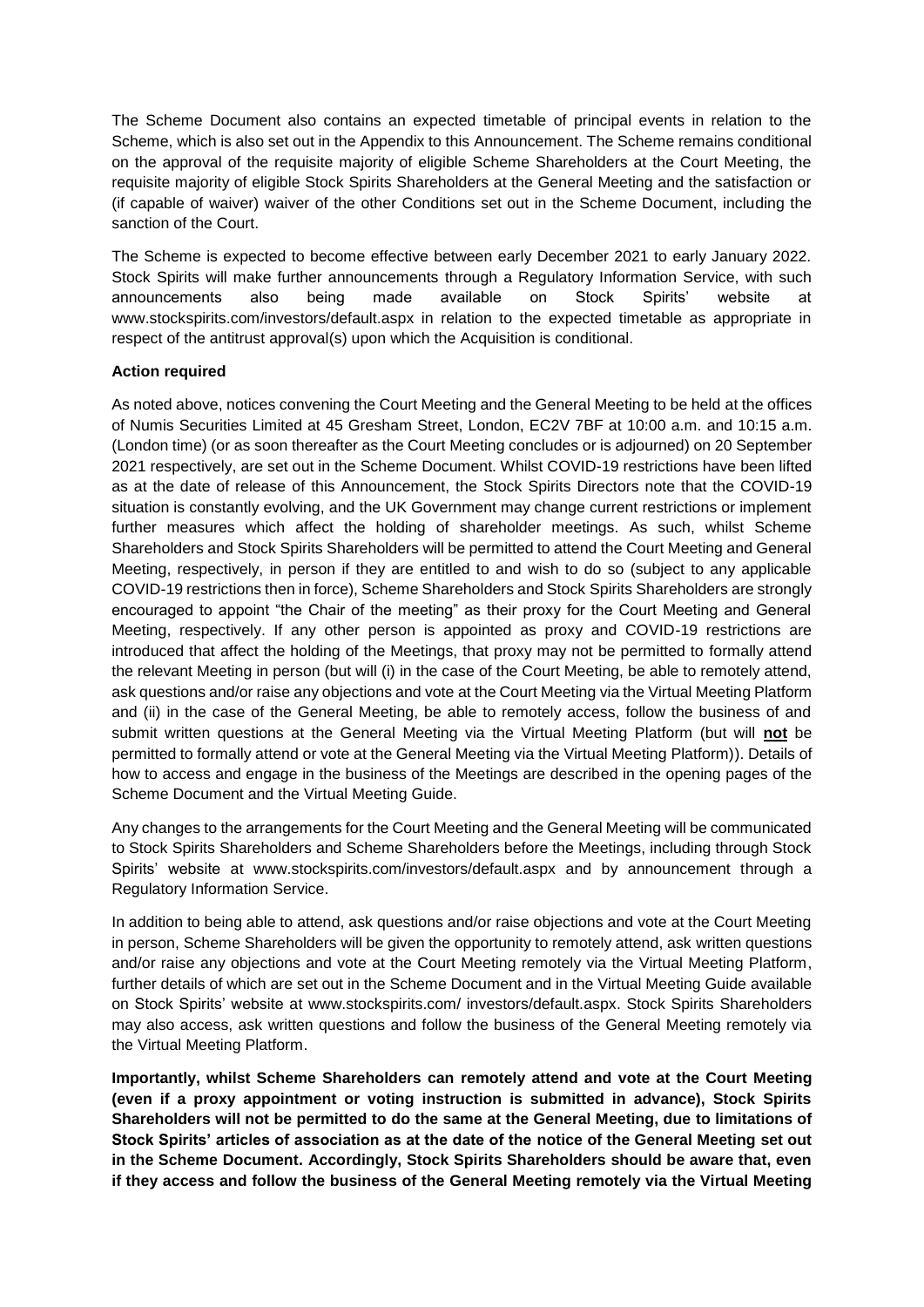# **Platform, they will be unable to formally attend or vote at the General Meeting via the Virtual Meeting Platform.**

Further, in respect of both the Court Meeting and the General Meeting, Scheme Shareholders and Stock Spirits Shareholders, respectively, can also submit questions on the business of the relevant Meeting in advance by email to the Company Secretary, sally.kenward@stockspirits.com, provided that such emails must be received no later than 48 hours (excluding any part of such 48 hour period falling on a non-working day) before the time fixed for the relevant Meeting or any adjournment thereof.

Scheme Shareholders and Stock Spirits Shareholders are strongly encouraged to submit a proxy appointment and voting instruction (online through Investor Centre or Proximity, electronically through CREST or by any other method described in the Scheme Document) or to complete, sign and return the Forms by post to Stock Spirits' Registrar, Computershare Investor Services PLC, The Pavilions, Bridgwater Road, Bristol, BS99 6ZY, so as to be received as soon as possible and in any event not later than the relevant times set out below:

- BLUE Forms of Proxy for the Court Meeting: 10:00 a.m. (London time) on 16 September 2021
- YELLOW Forms of Proxy for the General Meeting: 10:15 a.m. (London time) on 16 September 2021

or, if in either case the Meeting is adjourned, the relevant Form of Proxy should be received not later than 48 hours (excluding any part of such 48 hour period falling on a day that is not a working day) before the time fixed for the adjourned Meeting.

If the BLUE Form of Proxy for the Court Meeting is not lodged by the relevant time, it may be (i) emailed to externalproxyqueries@computershare.co.uk at any time after such time but prior to 30 minutes before the commencement of the Court Meeting (or any adjournment thereof) or (ii) handed to a representative of Computershare on behalf of the Chair of the Court Meeting, or directly to the Chair of the Court Meeting, at the Court Meeting before the Court Meeting commences. **If the YELLOW Form of Proxy for the General Meeting is not lodged by the relevant time, it will be invalid.**

**It is important that, for the Court Meeting, as many votes as possible are cast so that the Court may be satisfied that there is a fair representation of opinion of Scheme Shareholders. Whether or not Scheme Shareholders intend to attend and/or vote at the Court Meeting (remotely or in person), Scheme Shareholders are therefore strongly encouraged to submit their proxy appointment for the Court Meeting as soon as possible by post, online or electronically through CREST.** 

# **Recommendation**

The Stock Spirits Directors, who have been so advised by J.P. Morgan Cazenove and Numis Securities Limited (**"Numis"**) as to the financial terms of the Acquisition, consider the terms of the Acquisition to be fair and reasonable. In providing their financial advice to the Stock Spirits Directors, J.P. Morgan Cazenove and Numis have taken into account the commercial assessments of the Stock Spirits Directors. Numis is providing independent financial advice to the Stock Spirits Directors for the purposes of Rule 3 of the Takeover Code.

The Stock Spirits Directors consider that the terms of the Acquisition are in the best interests of Stock Spirits Shareholders as a whole. Accordingly, the Stock Spirits Directors unanimously recommend that the Scheme Shareholders vote or procure votes in favour of the Scheme at the Court Meeting and Stock Spirits Shareholders vote in favour of the Special Resolution to be proposed at the General Meeting, as the Stock Spirits Directors have irrevocably undertaken to do in respect of the Stock Spirits Shares which they hold and which they control (or can procure the control of) the voting rights.

# **Stock Spirits Shareholders should carefully read the Scheme Document in its entirety before making a decision with respect to the Scheme.**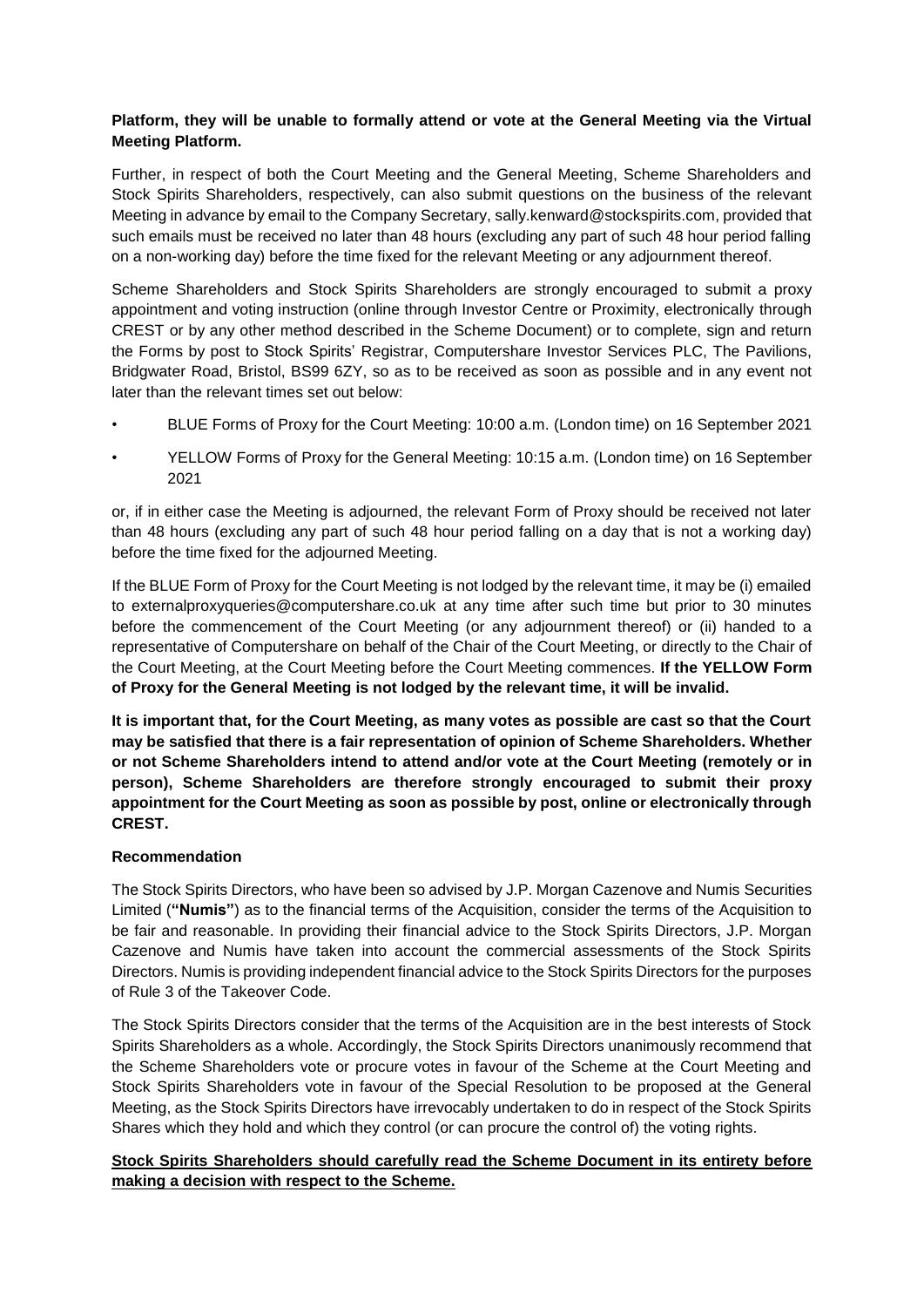# **Additional information for Stock Spirits Shareholders**

If you have any questions about this Announcement, the Scheme Document, the Court Meeting or the General Meeting, or are in any doubt as to how to submit your proxies electronically or how to complete the Forms of Proxy, please contact the Shareholder Helpline operated by Stock Spirits' Registrars, Computershare, on +44 (0)370 873 5834 between 9:00 a.m. and 5:30 p.m. (London time) Monday to Friday (except public holidays in England and Wales). Calls from outside the UK will be charged at the applicable international rate. Different charges may apply to calls from mobile telephones. Please note that calls may be monitored or recorded and Computershare cannot provide advice on the merits of the Acquisition or the Scheme or give any financial, legal or tax advice.

A copy of the Scheme Document will shortly be submitted to the National Storage Mechanism and will be available for inspection at https://data.fca.org.uk/#/nsm/nationalstoragemechanism.

If the Scheme is sanctioned as outlined above, it is expected that the last day of dealings in, and registration of transfers of, Stock Spirits Shares on the London Stock Exchange will be the Business Day immediately after the Scheme Court Hearing and that no transfers will be registered after 6.00 p.m. (London time) on that date. Prior to the Scheme becoming Effective, it is intended that a request will be made to the London Stock Exchange to cancel trading in Stock Spirits Shares and to the Financial Conduct Authority to cancel the listing of Stock Spirits from the Official List once the Scheme has become Effective. On the Effective Date, share certificates in respect of Stock Spirits Shares shall cease to be valid and entitlements to Stock Spirits Shares held within the CREST system shall be cancelled. It is intended that, following the Effective Date, Stock Spirits be re-registered as a private limited company.

Stock Spirits Shares are also admitted to trading on the Prague Stock Exchange's Free Market. Prior to the Scheme becoming Effective, it is intended that a request will be made to the Prague Stock Exchange to delist Stock Spirits Shares once the Scheme has become Effective.

# **Miscellaneous**

As a result of the proposed implementation of the Acquisition, Juliette Stacey will no longer be joining the Stock Spirits Board on 1 September 2021.

# **Consent**

J.P. Morgan Cazenove, Numis and Citigroup Global Markets Limited ("**Citi**") have each given and not withdrawn their written consent to the issue of this Announcement with the inclusion herein of the references to their names in the form and context in which they appear.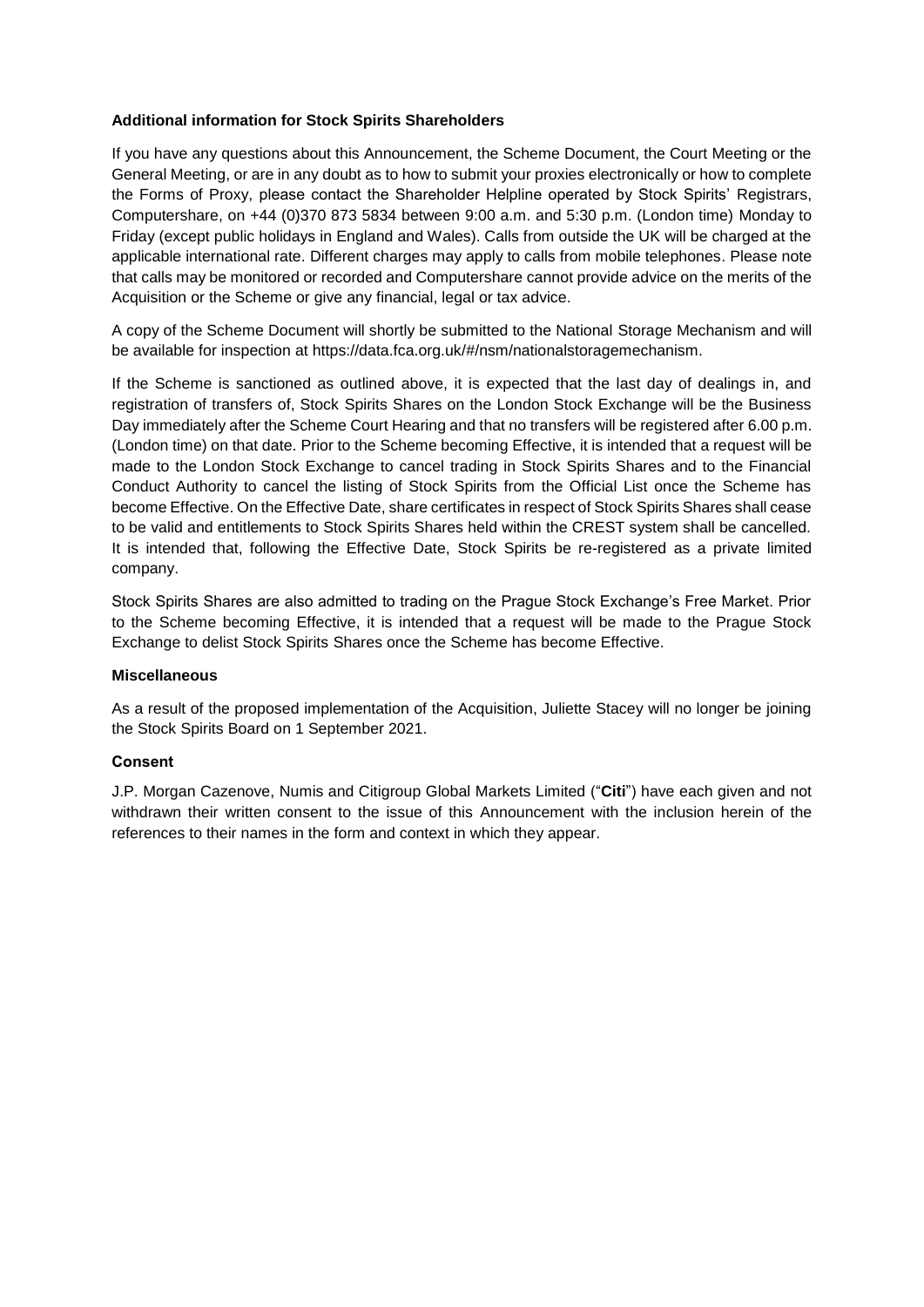# **Enquiries:**

| <b>Stock Spirits</b>                                                                              |                |  |
|---------------------------------------------------------------------------------------------------|----------------|--|
| Paul Bal                                                                                          | 016 2864 8500  |  |
| J.P. Morgan Cazenove (Joint Financial Adviser to Stock Spirits)                                   |                |  |
| Dwayne Lysaght                                                                                    | 020 7742 40000 |  |
| Jeannette Smits van Oyen                                                                          |                |  |
| Jonty Edwards                                                                                     |                |  |
| <b>Numis</b> (Joint Financial Adviser and Rule 3 Adviser to Stock Spirits)                        |                |  |
| Luke Bordewich                                                                                    | 020 7260 1000  |  |
| <b>Stuart Ord</b>                                                                                 |                |  |
| Tom Jacob                                                                                         |                |  |
| <b>Powerscourt</b> (PR Adviser to Stock Spirits)                                                  |                |  |
| <b>Rob Greening</b>                                                                               | 020 7250 1446  |  |
| Lisa Kavanagh                                                                                     |                |  |
| Bethany Johannsen                                                                                 |                |  |
| <b>CVC</b>                                                                                        |                |  |
| <b>Carsten Huwendiek</b>                                                                          | 020 7420 4240  |  |
| Citigroup Global Markets Limited (Financial Adviser and Corporate Broker to Bidco)                |                |  |
| Sian Evans                                                                                        | 020 7986 4000  |  |
| Peter Brown (Corporate Broking)                                                                   |                |  |
| Tulchan Communications (PR Adviser to Bidco)                                                      |                |  |
| Jonathan Sibun                                                                                    | 020 7353 4200  |  |
| Simon Pilkington                                                                                  |                |  |
| Will Palfreyman                                                                                   |                |  |
| Slaughter and May is acting as legal adviser to Stock Spirits in connection with the Acquisition. |                |  |

**Freshfields Bruckhaus Deringer LLP and Clifford Chance LLP** are acting as legal advisers to Bidco and to CVC in connection with the Acquisition.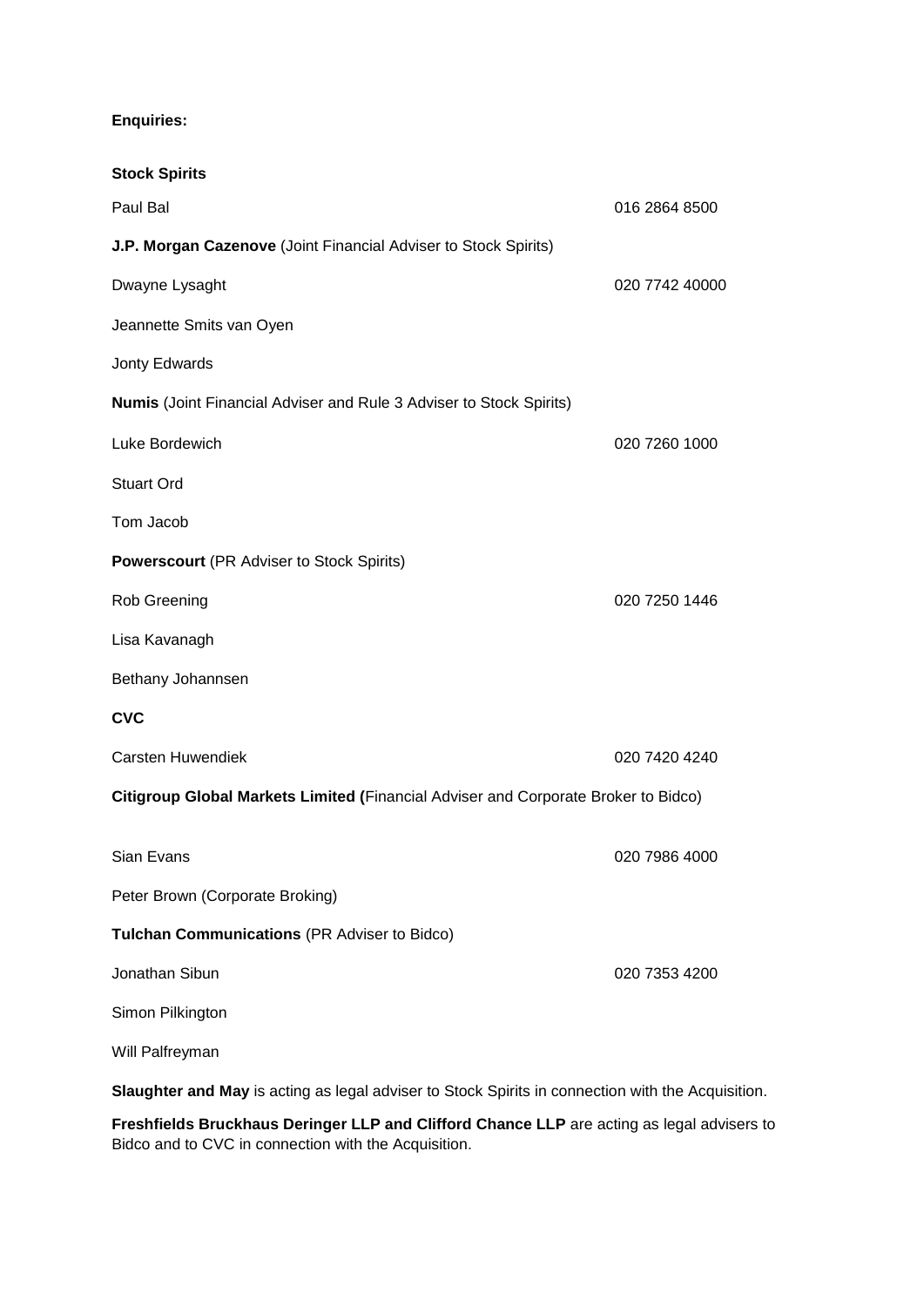## **APPENDIX**

# **EXPECTED TIMETABLE OF PRINCIPAL EVENTS**

The following indicative timetable is based on Stock Spirits' and Bidco's current expected dates for the implementation of the Scheme and is subject to change. If any of the dates and/or times in this expected timetable changes, the revised dates and/or times will be notified to Stock Spirits Shareholders by announcement through the Regulatory Information Service of the London Stock Exchange. Unless otherwise stated, references to all times in this Announcement and the timetable set out below are to London, United Kingdom time.

| Event                                                                                                                                                                                                                                                                                                                                                                                                                                                                                                                                                                                                                                                                         | Time and/or date <sup>(1)</sup>                                                                                                                                                                             |  |
|-------------------------------------------------------------------------------------------------------------------------------------------------------------------------------------------------------------------------------------------------------------------------------------------------------------------------------------------------------------------------------------------------------------------------------------------------------------------------------------------------------------------------------------------------------------------------------------------------------------------------------------------------------------------------------|-------------------------------------------------------------------------------------------------------------------------------------------------------------------------------------------------------------|--|
| Publication of this Document                                                                                                                                                                                                                                                                                                                                                                                                                                                                                                                                                                                                                                                  | 27 August 2021                                                                                                                                                                                              |  |
| Latest time for lodging Forms of Proxy for the:                                                                                                                                                                                                                                                                                                                                                                                                                                                                                                                                                                                                                               |                                                                                                                                                                                                             |  |
| Court Meeting (blue form)                                                                                                                                                                                                                                                                                                                                                                                                                                                                                                                                                                                                                                                     | 10:00 a.m. on 16 September 2021 <sup>(2)</sup>                                                                                                                                                              |  |
| General Meeting (yellow form)                                                                                                                                                                                                                                                                                                                                                                                                                                                                                                                                                                                                                                                 | 10:15 a.m. on 16 September 2021 <sup>(3)</sup>                                                                                                                                                              |  |
| <b>Voting Record Time</b>                                                                                                                                                                                                                                                                                                                                                                                                                                                                                                                                                                                                                                                     | 6:00 p.m. on 16 September 2021 <sup>(4)</sup>                                                                                                                                                               |  |
| <b>Court Meeting</b>                                                                                                                                                                                                                                                                                                                                                                                                                                                                                                                                                                                                                                                          | 10:00 a.m. on 20 September 2021                                                                                                                                                                             |  |
| <b>General Meeting</b>                                                                                                                                                                                                                                                                                                                                                                                                                                                                                                                                                                                                                                                        | 10:15 a.m. on 20 September 2021(5)                                                                                                                                                                          |  |
| The following dates and times associated with the Scheme are subject to change and will depend on,<br>among other things, the date on which the Conditions to the Scheme are satisfied or, if capable of waiver,<br>waived, and the date on which the Court sanctions the Scheme. Stock Spirits will give adequate notice<br>of all of these dates and times, when known, by issuing an announcement through a Regulatory<br>Information Service, with such announcement being made available on Stock Spirits' website at<br>www.stockspirits.com/investors/default.aspx. Further updates and changes to these times will be<br>notified in the same way. See also note (1). |                                                                                                                                                                                                             |  |
| Scheme Court Hearing                                                                                                                                                                                                                                                                                                                                                                                                                                                                                                                                                                                                                                                          | a date expected to be in early December 2021 to early<br>January 2022, subject to the satisfaction (or, if<br>applicable, waiver) of the Conditions and, in any event,<br>prior to the Long Stop Date ("D") |  |
| Last day for dealings in, and for the registration of<br>transfer of, Stock Spirits Shares                                                                                                                                                                                                                                                                                                                                                                                                                                                                                                                                                                                    | D+1 Business Day                                                                                                                                                                                            |  |
| Scheme Record Time                                                                                                                                                                                                                                                                                                                                                                                                                                                                                                                                                                                                                                                            | 6:00 p.m. on D+1 Business Day                                                                                                                                                                               |  |
| Disablement of CREST in respect of Stock Spirits<br>Shares                                                                                                                                                                                                                                                                                                                                                                                                                                                                                                                                                                                                                    | 6:00 p.m. on D+1 Business Day                                                                                                                                                                               |  |
| Suspension of dealings in Stock Spirits Shares                                                                                                                                                                                                                                                                                                                                                                                                                                                                                                                                                                                                                                | by 7:30 a.m. on D+2 Business Days                                                                                                                                                                           |  |
| <b>Effective Date of the Scheme</b>                                                                                                                                                                                                                                                                                                                                                                                                                                                                                                                                                                                                                                           | D+2 Business Days                                                                                                                                                                                           |  |
| Cancellation of listing of Stock Spirits Shares                                                                                                                                                                                                                                                                                                                                                                                                                                                                                                                                                                                                                               | by 8:00 a.m. on D+3 Business Days                                                                                                                                                                           |  |
| Latest date for despatch of cheques and crediting of<br>CREST accounts for cash consideration due under<br>the Scheme                                                                                                                                                                                                                                                                                                                                                                                                                                                                                                                                                         | by 14 days after the Effective Date                                                                                                                                                                         |  |
| Long Stop Date                                                                                                                                                                                                                                                                                                                                                                                                                                                                                                                                                                                                                                                                | 12 May 2022 <sup>(6)</sup>                                                                                                                                                                                  |  |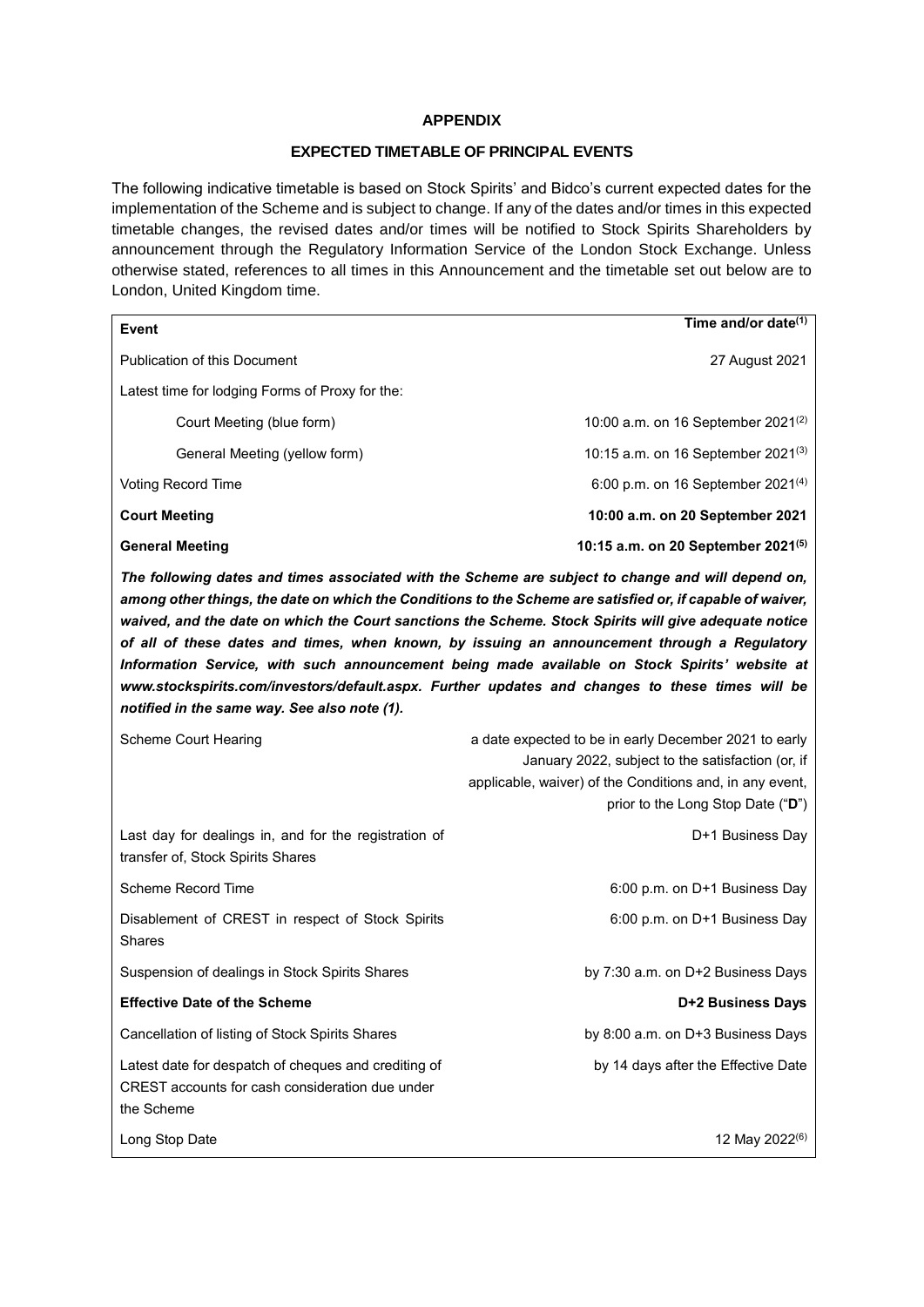(1) The dates and times given are indicative only and are based on current expectations and are subject to change (including as a result of changes to the regulatory timetable). If any of the times and/or dates above change, the revised times and/or dates will be notified to Stock Spirits Shareholders by announcement through a Regulatory Information Service.

Participants in the Stock Spirits Share Plans will be contacted separately to inform them of the effect of the Scheme on their rights under the Stock Spirits Share Plans, including details of any appropriate proposals being made and dates and times relevant to them.

(2) It is requested that the blue Forms of Proxy for the Court Meeting be lodged not later than 48 hours (excluding any part of such 48 hour period falling on a non-working day) prior to the time appointed for the Court Meeting or, if the Court Meeting is adjourned, 48 hours (excluding any part of such 48 hour period falling on a non-working day) prior to the time fixed for any adjourned Court Meeting. If the blue Form of Proxy for the Court Meeting is not lodged by this time, it may be (i) emailed to externalproxyqueries@computershare.co.uk at any time after such time but prior to 30 minutes before the commencement of the Court Meeting (or any adjournment thereof) or (ii) handed to a representative of Computershare on behalf of the Chair of the Court Meeting, or directly to the Chair of the Court Meeting, at the Court Meeting before the Court Meeting commences.

(3) In order to be valid, the yellow Forms of Proxy for the General Meeting must be received by no later than 48 hours (excluding any part of such 48 hour period falling on a non-working day) prior to the time appointed for the General Meeting or, if the General Meeting is adjourned, the time fixed for any adjourned General Meeting.

(4) If either the Court Meeting or the General Meeting is adjourned, the Voting Record Time for the relevant adjourned meeting will be 6:00 p.m. on the day which is two Business Days prior to the date of the adjourned meeting.

(5) To commence at 10:15 a.m. or as soon thereafter as the Court Meeting concludes or is adjourned.

(6) This is the latest date by which the Scheme may become Effective. If the Scheme does not become Effective by the Long Stop Date of 12 May 2022, it will lapse and the Acquisition will not proceed (unless Bidco and Stock Spirits otherwise agree and the Panel otherwise consents, or the Panel requires an extension to the Long Stop Date pending final determination of an issue under section 3(g) of Appendix 7 of the Takeover Code).

#### *Important notice*

*This Announcement is not intended to, and does not, constitute, represent or form part of any offer, invitation or solicitation of any offer to purchase, otherwise acquire, subscribe for, sell or otherwise dispose of, any securities or the solicitation of any vote or approval in any jurisdiction, whether pursuant to the Acquisition or otherwise.*

*The Acquisition shall be made implemented solely by means of the Scheme Document (or, if the Acquisition is implemented by way of an Offer, the related offer document) which, together with the Forms of Proxy, shall contain the full terms and Conditions of the Acquisition, including details of how to vote in respect of the Acquisition. Any vote in respect of the Scheme or other response to the Acquisition should be made only on the basis of the information in the Scheme Document (or, if the Acquisition is implemented by way of an Offer, the related offer document).*

*This Announcement does not constitute a prospectus or prospectus-equivalent document.*

#### *Disclaimers*

*J.P. Securities plc, which conducts its UK investment banking business as J.P. Morgan Cazenove, ("J.P. Morgan Cazenove") which is authorised in the UK by the Prudential Regulation Authority (the "PRA") and regulated in the UK by the PRA and Financial Conduct Authority (the "FCA"), is acting as joint financial adviser exclusively for Stock Spirits and no-one else in connection with the Acquisition and will not regard any other person as a client in relation to the Acquisition and will not be responsible to anyone other than Stock Spirits for providing the protections afforded to clients of J.P. Morgan*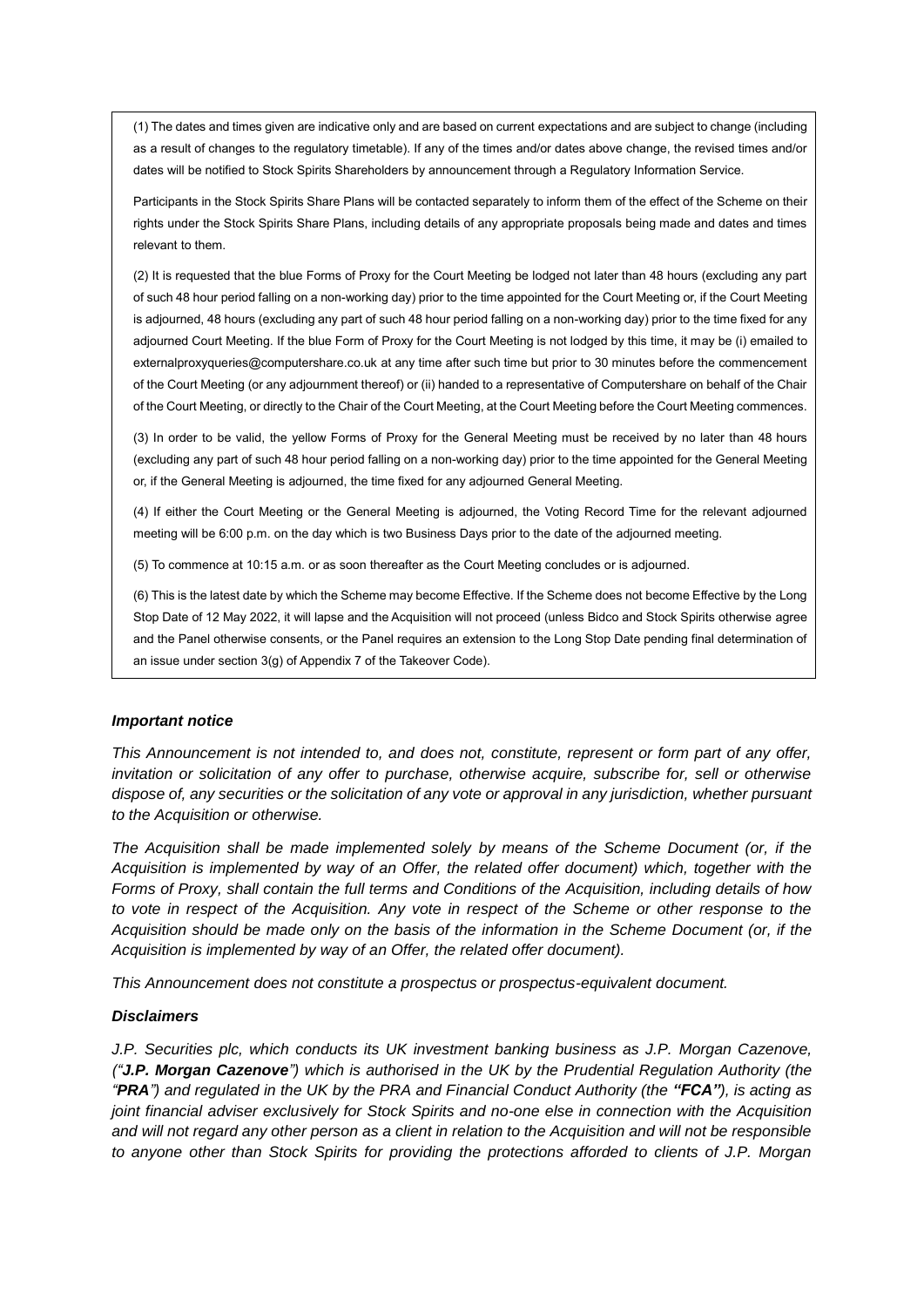*Cazenove or its affiliates, nor for providing advice in relation to the Acquisition or any other matters referred to in this Announcement.*

*Numis Securities Limited ("Numis"), which is authorised and regulated in the United Kingdom by the FCA, is acting exclusively for Stock Spirits and no-one else in connection with the Acquisition and all other matters described in this Announcement and will not be responsible to anyone other than Stock Spirits for providing the protections afforded to clients of Numis nor for providing advice in relation to the Acquisition or any other matters referred to in this Announcement. Neither Numis nor any of its affiliates, nor any of its or their directors or employees, owes or accepts any duty, liability or responsibility whatsoever (whether direct or indirect, whether in contract, in tort, under statute or otherwise) to any person who is not a client of Numis in connection with this Announcement, the matters referred to herein, any statements contained herein, the Acquisition or otherwise.* 

*Citi which is authorised in the UK by the PRA and regulated by the FCA and PRA, is acting exclusively as financial adviser and corporate broker for Bidco and no-one else in connection with the Acquisition, and will not be responsible to anyone other than Bidco for providing the protections afforded to clients of Citi, nor for providing advice in relation to the Acquisition or any other matters referred to in this Announcement. Neither Citi nor any of its affiliates, directors or employees owes or accepts any duty, liability or responsibility whatsoever (whether direct or indirect, consequential, whether in contract, in tort, in delict, under statute or otherwise) to any person who is not a client of Citi in connection with this Announcement, any statement contained herein, the Acquisition or otherwise.*

## *Overseas Jurisdictions*

*The release, publication or distribution of this Announcement in or into or from jurisdictions other than the United Kingdom may be restricted by law and therefore any persons who are subject to the laws of any jurisdiction other than the United Kingdom should inform themselves about, and observe, any applicable legal or regulatory requirements. Any failure to comply with the applicable restrictions may constitute a violation of the securities laws of such jurisdiction. To the fullest extent permitted by applicable law, the companies and persons involved in the Acquisition disclaim any responsibility or liability for the violation of such restrictions by any person. This Announcement does not constitute an offer or invitation to purchase or subscribe for any securities or a solicitation of an offer to buy any securities pursuant to this Announcement or otherwise in any jurisdiction in which such offer or solicitation is unlawful.* 

*This Announcement has been prepared in accordance with and for the purpose of complying with applicable English law, the Takeover Code, the Market Abuse Regulation, the Disclosure, Guidance and Transparency Rules and the Listing Rules and information disclosed may not be the same as that which would have been disclosed if this Announcement had been prepared in accordance with the laws of jurisdictions outside England and Wales.*

*The availability of the Acquisition to Stock Spirits Shareholders who are not resident in and citizens of the UK may be affected by the laws of the relevant jurisdictions in which they are located or of which they are citizens. Persons who are not resident in the UK should inform themselves of, and observe, any applicable legal or regulatory requirements of their jurisdictions. In particular, the ability of persons who are not resident in the UK to vote their Stock Spirits Shares with respect to the Scheme at the Court Meeting, or to appoint another person as proxy to vote at the Court Meeting on their behalf, may be affected by the laws of the relevant jurisdictions in which they are located. Any failure to comply with the applicable restrictions may constitute a violation of the securities laws of any such jurisdiction. To the fullest extent permitted by applicable law, the companies and persons involved in the Acquisition disclaim any responsibility or liability for the violation of such restrictions by any person.*

*Unless otherwise determined by Bidco or required by the Takeover Code, and permitted by applicable law and regulation, the Acquisition will not be made available, directly or indirectly, in, into or from a Restricted Jurisdiction where to do so would violate the laws in that jurisdiction and no person may vote*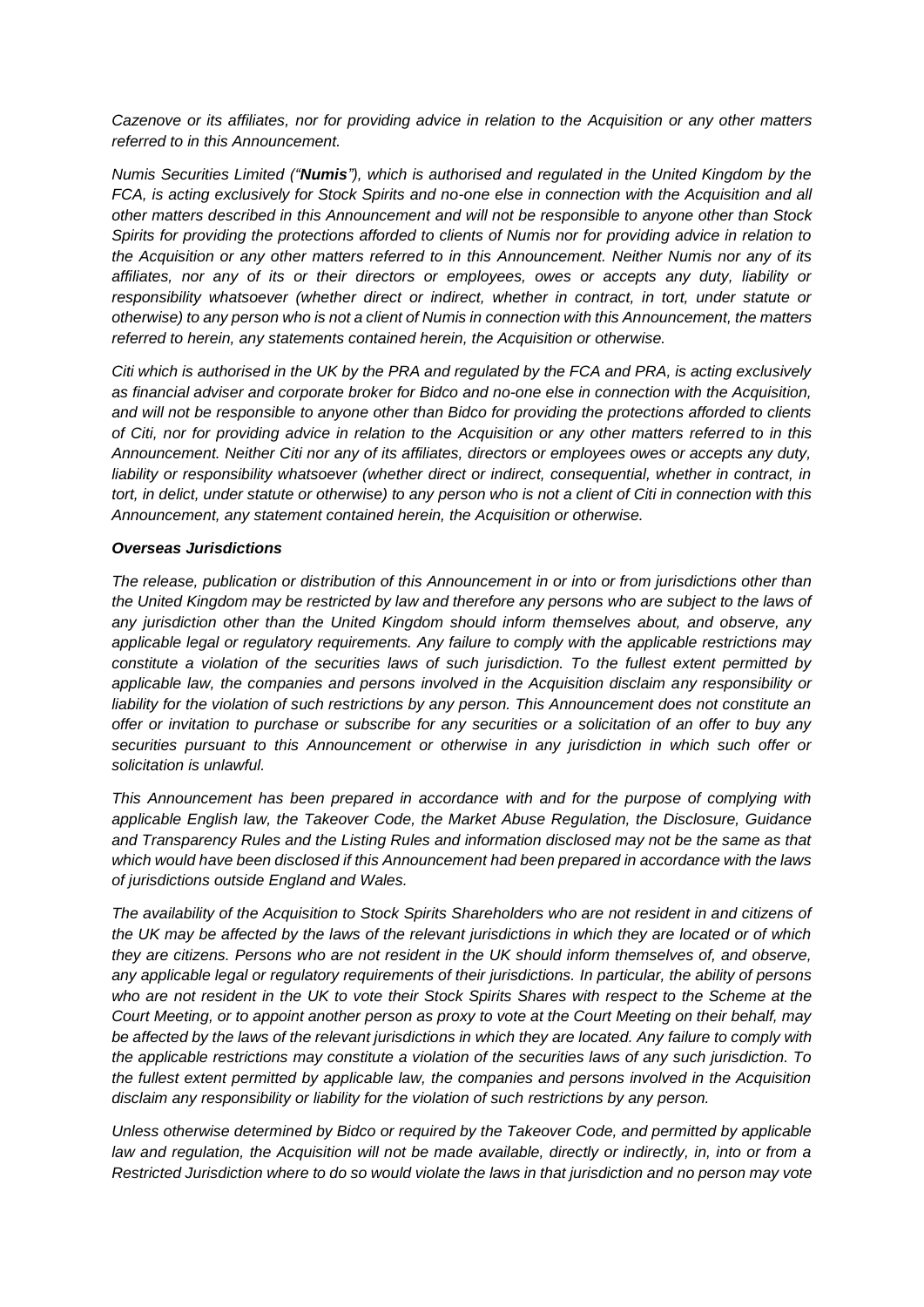*in favour of the Scheme by any such use, means, instrumentality or from within a Restricted Jurisdiction or any other jurisdiction if to do so would constitute a violation of the laws of that jurisdiction. Copies of this Announcement and any formal documentation relating to the Acquisition are not being, and must not be, directly or indirectly, mailed or otherwise forwarded, distributed or sent in or into or from any Restricted Jurisdiction and persons receiving this Announcement and all such documents relating to the Acquisition (including custodians, nominees and trustees) must not mail or otherwise forward, distribute or send them in or into or from any Restricted Jurisdiction. Doing so may render invalid any related purported vote in respect of the Acquisition. If the Acquisition is implemented by way of an Offer (unless otherwise permitted by applicable law and regulation), the Offer may not be made directly or indirectly, in or into, or by the use of mails or any means or instrumentality (including, but not limited to, facsimile, e-mail or other electronic transmission, telex or telephone) of interstate or foreign commerce of, or of any facility of a national, state or other securities exchange of any Restricted Jurisdiction and the Offer may not be capable of acceptance by any such use, means, instrumentality or facilities or from within any Restricted Jurisdiction*

The Acquisition shall be subject to the applicable requirements of the Takeover Code, the Panel, the *London Stock Exchange and the FCA.*

## *Notice to US investors*

*US Holders should note that the Acquisition relates to shares in an English company and is proposed to be implemented by means of a scheme of arrangement under English law. A transaction effected by means of a scheme of arrangement is not subject to the tender offer or proxy solicitation rules under the US Exchange Act. Accordingly, the Acquisition and the Scheme will be subject to the disclosure requirements and practices applicable in the UK to schemes of arrangement, which are different from the disclosure requirements of the US tender offer and proxy solicitation rules. The financial information included in this Announcement and Scheme Document has been prepared in accordance with International Financial Reporting Standards, and thus may not be comparable to financial information of US companies or companies whose financial statements are prepared in accordance with generally accepted accounting principles in the US. However, if, in the future, Bidco were to exercise its right to implement the Acquisition by way of an Offer, such Offer will be made in compliance with applicable US tender offer and securities laws and regulations.*

*The receipt of cash pursuant to the Acquisition by a US Holder as consideration for the transfer of its Scheme Shares pursuant to the Scheme will likely be a taxable transaction for US federal income tax purposes and under applicable US state and local, as well as foreign and other, tax laws. Each Stock Spirits Shareholder is urged to consult with legal, tax and financial advisers in connection with making a decision regarding this transaction.*

*It may be difficult for US Holders to enforce their rights and any claims arising out of the US federal securities laws in connection with the Acquisition, since Bidco and Stock Spirits are located in countries other than the US, and some or all of their officers and directors may be residents of countries other than the US.*

*US Holders may not be able to sue a non-US company or its officers or directors in a non-US court for violations of US securities laws. Further, it may be difficult to compel a non-US company and its affiliates to subject themselves to a US court's judgement.* 

*To the extent permitted by applicable law, in accordance with normal UK market practice and pursuant to Rule 14e-5(b) of the US Exchange Act, Bidco or its nominees, or its brokers (acting as agents), may from time to time make certain purchases of, or arrangements to purchase, Stock Spirits Shares outside of the US, other than pursuant to the Acquisition, until the date on which the Acquisition and/or Scheme becomes effective, lapses or is otherwise withdrawn. These purchases may occur either in the open market at prevailing prices or in private transactions at negotiated prices. Any information about such*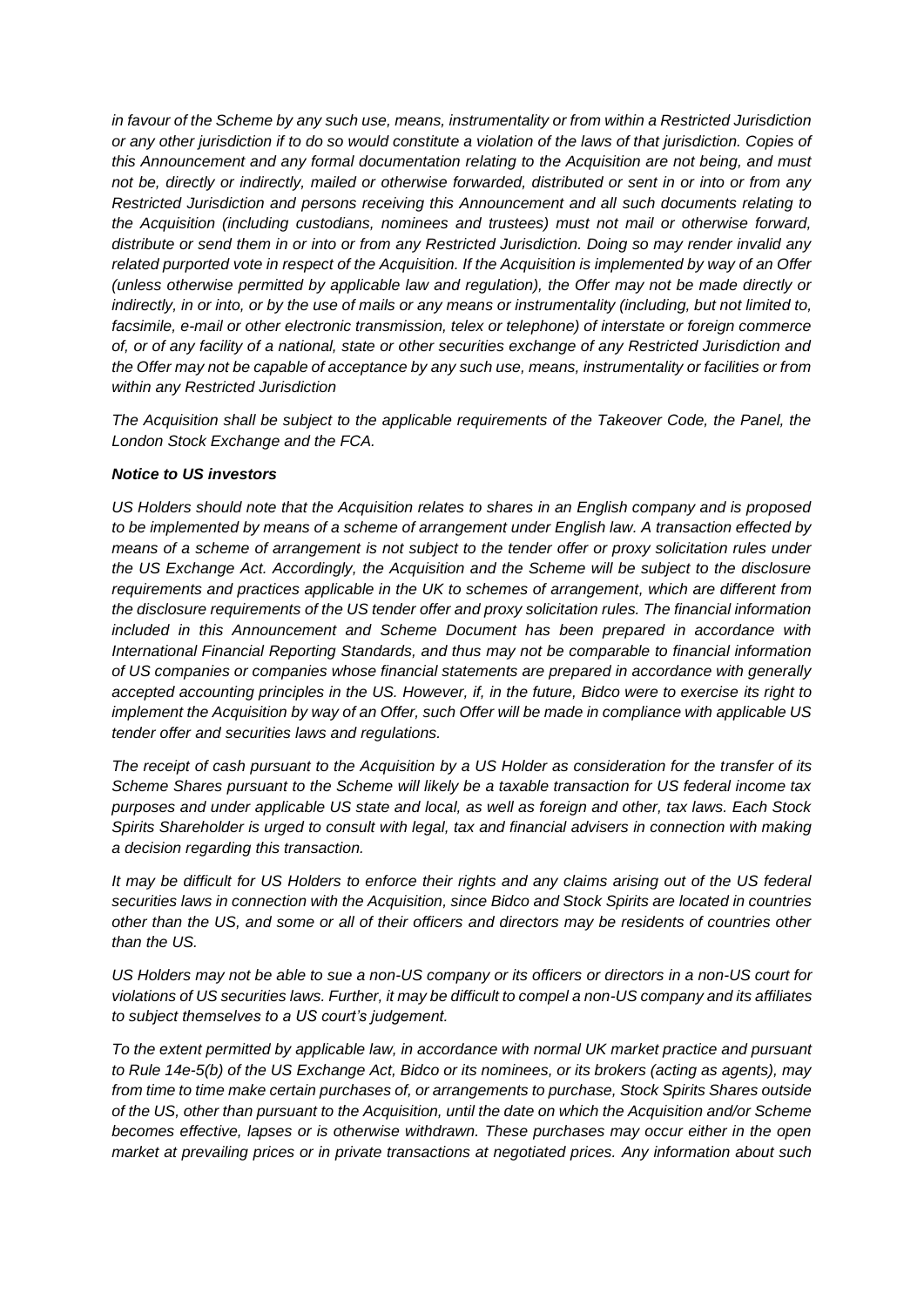*purchases will be disclosed as required in the UK, will be reported to a Regulatory Information Service and will be available on the London Stock Exchange website at [www.londonstockexchange.com.](http://www.londonstockexchange.com/)*

*In accordance with the Takeover Code, normal UK market practice and Rule 14e-5(b) of the US Exchange Act, Citi and J.P. Morgan Cazenove and each of their affiliates will continue to act as exempt principal traders in Stock Spirits securities on the London Stock Exchange. These purchases and activities by exempt principal traders which are required to be made public in the UK pursuant to the Takeover Code will be reported to a Regulatory Information Service and will be available on the London Stock Exchange website at [https://www.londonstockexchange.com/.](https://www.londonstockexchange.com/)*

# *Forward looking statements*

*This Announcement (including information incorporated by reference in this Announcement), oral statements made regarding the Acquisition, and other information published by Stock Spirits, the Stock Spirits Group, Bidco and/or the Wider Bidco Group contain statements, which are, or may be deemed to be, "forward-looking statements" (including for the purposes of the US Private Securities Litigation Reform Act of 1995). Forward-looking statements are prospective in nature and are not based on historical facts, but rather on current expectations and projections of the management of Stock Spirits, the Stock Spirits Group, Bidco and/or the Wider Bidco Group (as applicable) about future events, and are therefore subject to risks and uncertainties which could cause actual results to differ materially from the future results expressed or implied by the forward-looking statements.* 

*The forward-looking statements contained in this Announcement include statements relating to the expected effects of the Acquisition on Stock Spirits, the Stock Spirits Group, Bidco and/or the Wider Bidco Group (including their future prospects, developments and strategies), the expected timing and scope of the Acquisition and other statements other than historical facts. Often, but not always, forwardlooking statements can be identified by the use of forward-looking words such as "prepares", "plans", "expects" or "does not expect", "is expected", "is subject to", "budget", "projects", "synergy", "strategy", "scheduled", "goal", "estimates", "forecasts", "intends", "cost-saving", "anticipates" or "does not anticipate", or "believes", or variations of such words and phrases or statements that certain actions, events or results "may", "could", "should", "would", "might" or "will" be taken, occur or be achieved. Forward-looking statements may include statements relating to the following: (i) future capital expenditures, expenses, revenues, earnings, synergies, economic performance, indebtedness, financial condition, dividend policy, losses and future prospects; (ii) business and management strategies and the expansion and growth of Stock Spirits, any member of the Stock Spirits Group, Bidco, the Wider Bidco Group or any member of the Bidco Group's operations and potential synergies resulting from the Acquisition; and (iii) the effects of global economic conditions and governmental regulation on Stock Spirits, any member of the Stock Spirits Group, Bidco or any member of the Wider Bidco Group's business.* 

*Although Stock Spirits and Bidco believe that the expectations reflected in such forward-looking statements are reasonable (other than where expressly disclaimed), none of Stock Spirits, the Stock Spirits Group, Bidco and/or the Wider Bidco Group can give any assurance that such expectations will prove to be correct. By their nature, forward-looking statements involve risk and uncertainty because they relate to events and depend on circumstances that will occur in the future. There are a number of factors that could cause actual results and developments to differ materially from those expressed or implied by such forward-looking statements. These factors include, but are not limited to, the satisfaction of the Conditions, as well as additional factors, such as: changes in the global political, economic, business and competitive environments; inability to obtain, or meet conditions imposed for, required governmental and regulatory approvals; legal or regulatory developments and changes, including, but not limited to, changes in environmental and health and safety regulations; government actions; foreign exchange rate and interest rate fluctuations; changes in tax rates; weak, volatile or illiquid capital and/or credit markets; market position of the companies comprising the Stock Spirits Group; earnings; financial position; cash flows; return on capital and operating margins; anticipated investments; the ability of*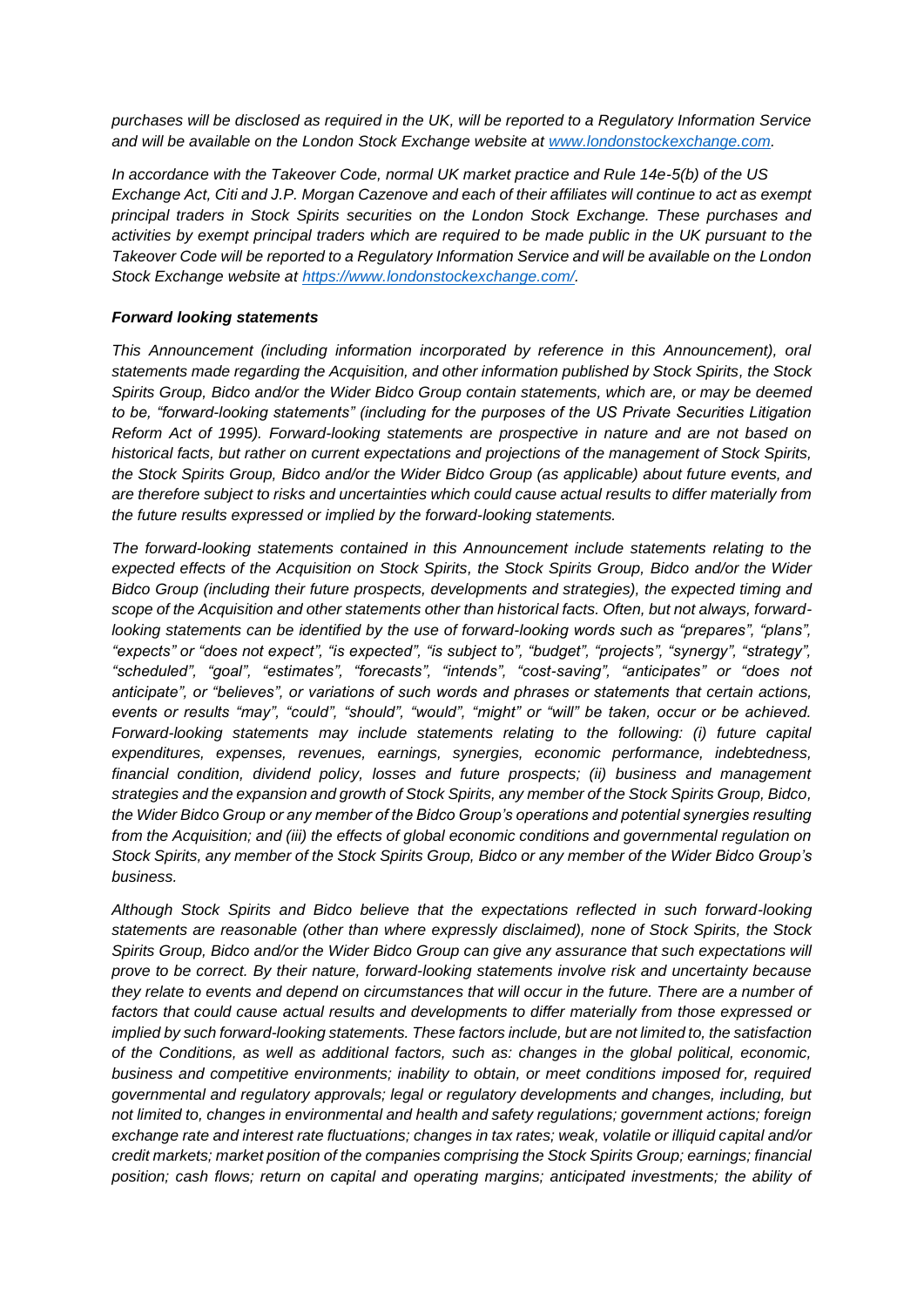*Bidco and/or the Stock Spirits Group to obtain capital/additional finance; an unexpected decline in revenue or profitability; retention of senior management; the maintenance of labour relations; fluctuations in commodity prices and other input costs; operating and financial restrictions as a result of financing arrangements; changes in consumer habits and preferences including a reduction in demand by customers; competitive product and pricing pressures; future business combinations or disposals; success of business and operating initiatives; and changes in the level of capital investment.*

*Other unknown or unpredictable factors could cause actual results to differ materially from those expected, estimated or projected in the forward-looking statements. If any one or more of these risks or uncertainties materialises or if any one or more of the assumptions prove incorrect, actual results may differ materially from those expected, estimated or projected. Such forward-looking statements should therefore be construed in the light of such factors.* 

*None of Stock Spirits, the Stock Spirits Group, Bidco nor the Wider Bidco Group nor any of their respective associates or directors, officers, employees or advisers, provides any representation, assurance or guarantee that the occurrence of the events expressed or implied in any forward-looking statements in this Announcement will actually occur. Given these risks and uncertainties, potential investors are cautioned not to place any reliance on these forward-looking statements.*

*Specifically, statements of estimated cost savings and synergies relate to future actions and circumstances which, by their nature, involve risks, uncertainties and contingencies. As a result, the cost savings and synergies referred to may not be achieved, may be achieved later or sooner than estimated, or those achieved could be materially different from those estimated. Due to the scale of the Stock Spirits Group, there may be additional changes to the operations of the Stock Spirits Group. As a result, and given the fact that the changes relate to the future, the resulting cost synergies may be materially greater or less than those estimated.* 

*Other than in accordance with their legal or regulatory obligations, none of Stock Spirits, the Stock Spirits Group, Bidco nor the Wider Bidco Group is under any obligation, and each of the foregoing expressly disclaim any intention or obligation to update or to revise any forward-looking statements other than as required by law or by the rules of any competent regulatory authority, whether as a result of new information, future events or otherwise.* 

# *Disclosure requirements of the Code*

*Under Rule 8.3(a) of the Takeover Code, any person who is interested in 1 per cent. or more of any class of relevant securities of an offeree company or of any securities exchange offeror (being any offeror other than an offeror in respect of which it has been announced that its offer is, or is likely to be, solely in cash) must make an Opening Position Disclosure following the commencement of the Offer Period and, if later, following the announcement in which any securities exchange offeror is first identified. An Opening Position Disclosure must contain details of the person's interests and short positions in, and rights to subscribe for, any relevant securities of each of (i) the offeree company and (ii) any securities exchange offeror(s). An Opening Position Disclosure by a person to whom Rule 8.3(a) applies must be made by no later than 3.30 p.m. (London time) on the 10th business day following the commencement of the Offer Period and, if appropriate, by no later than 3.30 p.m. (London time) on the 10th business day following the announcement in which any securities exchange offeror is first identified. Relevant persons who deal in the relevant securities of the offeree company or of a securities exchange offeror prior to the deadline for making an Opening Position Disclosure must instead make a Dealing Disclosure.*

*Under Rule 8.3(b) of the Takeover Code, any person who is, or becomes, interested in 1 per cent. or more of any class of relevant securities of the offeree company or of any securities exchange offeror must make a Dealing Disclosure if the person deals in any relevant securities of the offeree company or of any securities exchange offeror. A Dealing Disclosure must contain details of the dealing concerned and of the person's interests and short positions in, and rights to subscribe for, any relevant*